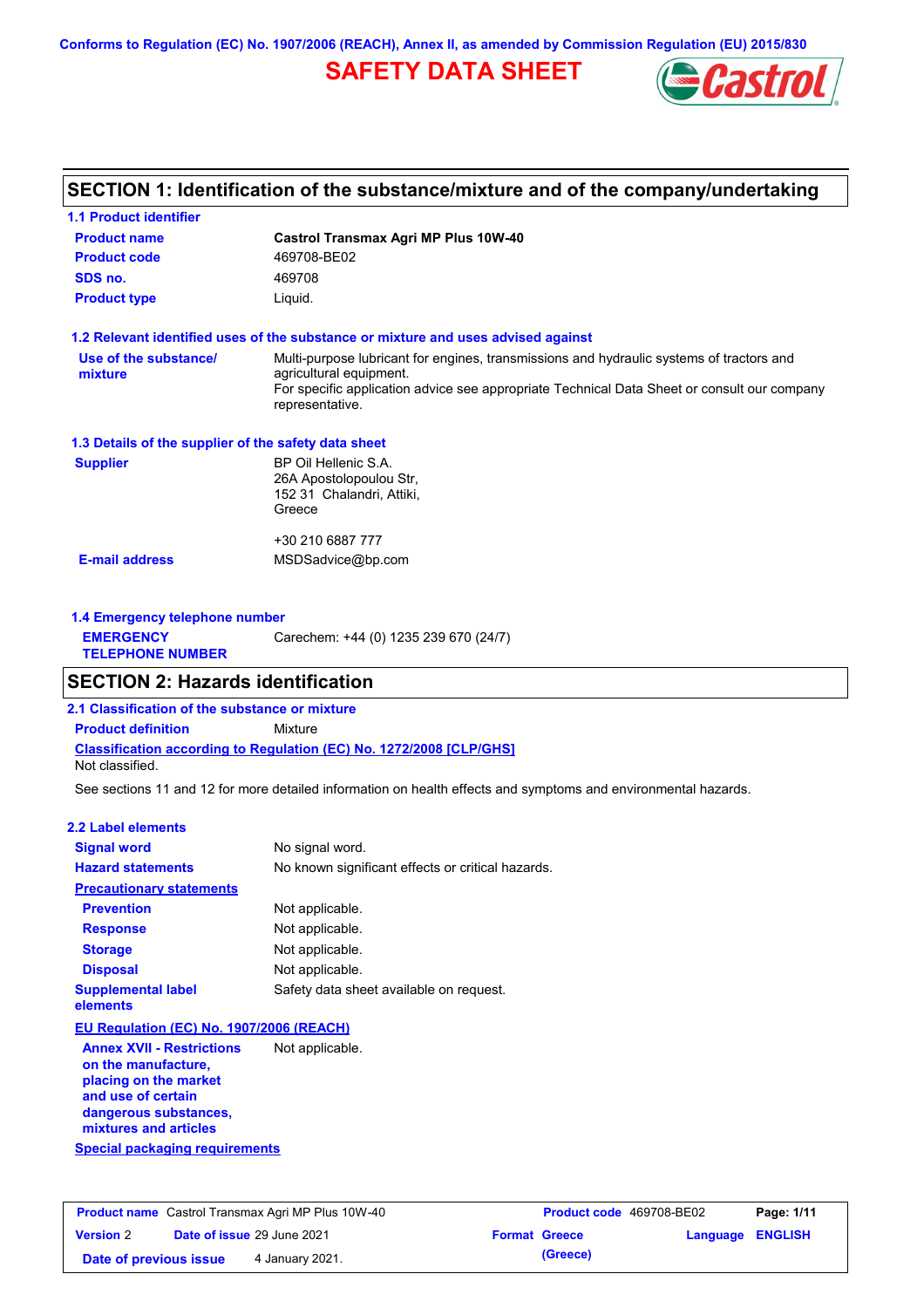#### **Conforms to Regulation (EC) No. 1907/2006 (REACH), Annex II, as amended by Commission Regulation (EU) 2015/830**

## **SECTION 2: Hazards identification**

| <b>Containers to be fitted</b><br>with child-resistant<br>fastenings                                                     | Not applicable.                                                                                                                                                                                                                                                                                                                                                                                                                                                                                                                                                                                                                               |
|--------------------------------------------------------------------------------------------------------------------------|-----------------------------------------------------------------------------------------------------------------------------------------------------------------------------------------------------------------------------------------------------------------------------------------------------------------------------------------------------------------------------------------------------------------------------------------------------------------------------------------------------------------------------------------------------------------------------------------------------------------------------------------------|
| <b>Tactile warning of danger</b>                                                                                         | Not applicable.                                                                                                                                                                                                                                                                                                                                                                                                                                                                                                                                                                                                                               |
| 2.3 Other hazards                                                                                                        |                                                                                                                                                                                                                                                                                                                                                                                                                                                                                                                                                                                                                                               |
| <b>Results of PBT and vPvB</b><br>assessment                                                                             | Product does not meet the criteria for PBT or vPvB according to Regulation (EC) No. 1907/2006,<br>Annex XIII.                                                                                                                                                                                                                                                                                                                                                                                                                                                                                                                                 |
| <b>Product meets the criteria</b><br>for PBT or vPvB according<br>to Regulation (EC) No.<br><b>1907/2006, Annex XIII</b> | This mixture does not contain any substances that are assessed to be a PBT or a vPvB.                                                                                                                                                                                                                                                                                                                                                                                                                                                                                                                                                         |
| Other hazards which do<br>not result in classification                                                                   | Defatting to the skin.<br><b>USED ENGINE OILS</b><br>Used engine oil may contain hazardous components which have the potential to cause skin<br>cancer.<br>See Toxicological Information, section 11 of this Safety Data Sheet.<br>Note: High Pressure Applications<br>Injections through the skin resulting from contact with the product at high pressure constitute a<br>major medical emergency.<br>See 'Notes to physician' under First-Aid Measures, Section 4 of this Safety Data Sheet.<br>Experimental data on one or more of the components has been used to determine all or part of<br>the hazard classification of this product. |

#### **SECTION 3: Composition/information on ingredients**

**3.2 Mixtures**

| <b>Product definition</b><br>Mixture                                                                                          |                                                                                         |             |                                                                    |             |
|-------------------------------------------------------------------------------------------------------------------------------|-----------------------------------------------------------------------------------------|-------------|--------------------------------------------------------------------|-------------|
| Highly refined base oil (IP 346 DMSO extract < 3%). Proprietary performance additives.                                        |                                                                                         |             |                                                                    |             |
| <b>Product/ingredient</b><br>name                                                                                             | <b>Identifiers</b>                                                                      | %           | <b>Regulation (EC) No.</b><br>1272/2008 [CLP]                      | <b>Type</b> |
| Distillates (petroleum), hydrotreated<br>heavy paraffinic                                                                     | REACH #: 01-2119484627-25<br>EC: 265-157-1<br>CAS: 64742-54-7<br>Index: 649-467-00-8    | $≥50 - ≤75$ | Not classified.                                                    | $[2]$       |
| Distillates (petroleum), hydrotreated<br>heavy paraffinic                                                                     | REACH #: 01-2119484627-25<br>$EC: 265-157-1$<br>CAS: 64742-54-7<br>Index: 649-467-00-8  | ≥10 - ≤25   | Asp. Tox. 1, H304                                                  | [1] [2]     |
| Distillates (petroleum), solvent-<br>dewaxed heavy paraffinic                                                                 | REACH #: 01-2119471299-27 ≤5<br>EC: 265-169-7<br>CAS: 64742-65-0<br>Index: 649-474-00-6 |             | Not classified.                                                    | $[2]$       |
| Distillates (petroleum), solvent-<br>dewaxed heavy paraffinic                                                                 | REACH #: 01-2119471299-27<br>$EC: 265-169-7$<br>CAS: 64742-65-0<br>Index: 649-474-00-6  | ≤3          | Asp. Tox. 1, H304                                                  | [1] [2]     |
| Phosphorodithioic acid, mixed O,O-bis REACH #: 01-2119521201-61<br>(2-ethylhexyl and iso-Bu and iso-Pr)<br>esters, zinc salts | $EC: 288-917-4$<br>CAS: 85940-28-9                                                      | ึ ≤3        | Skin Irrit. 2, H315<br>Eye Dam. 1, H318<br>Aquatic Chronic 2, H411 | $[1]$       |
| See Section 16 for the full text of the H statements declared above.                                                          |                                                                                         |             |                                                                    |             |

**Type** 

[1] Substance classified with a health or environmental hazard

[2] Substance with a workplace exposure limit

[3] Substance meets the criteria for PBT according to Regulation (EC) No. 1907/2006, Annex XIII

[4] Substance meets the criteria for vPvB according to Regulation (EC) No. 1907/2006, Annex XIII

[5] Substance of equivalent concern

[6] Additional disclosure due to company policy

Occupational exposure limits, if available, are listed in Section 8.

| <b>Product name</b> Castrol Transmax Agri MP Plus 10W-40 |  |                            | <b>Product code</b> 469708-BE02 |                      | Page: 2/11              |  |
|----------------------------------------------------------|--|----------------------------|---------------------------------|----------------------|-------------------------|--|
| <b>Version 2</b>                                         |  | Date of issue 29 June 2021 |                                 | <b>Format Greece</b> | <b>Language ENGLISH</b> |  |
| Date of previous issue                                   |  | 4 January 2021.            |                                 | (Greece)             |                         |  |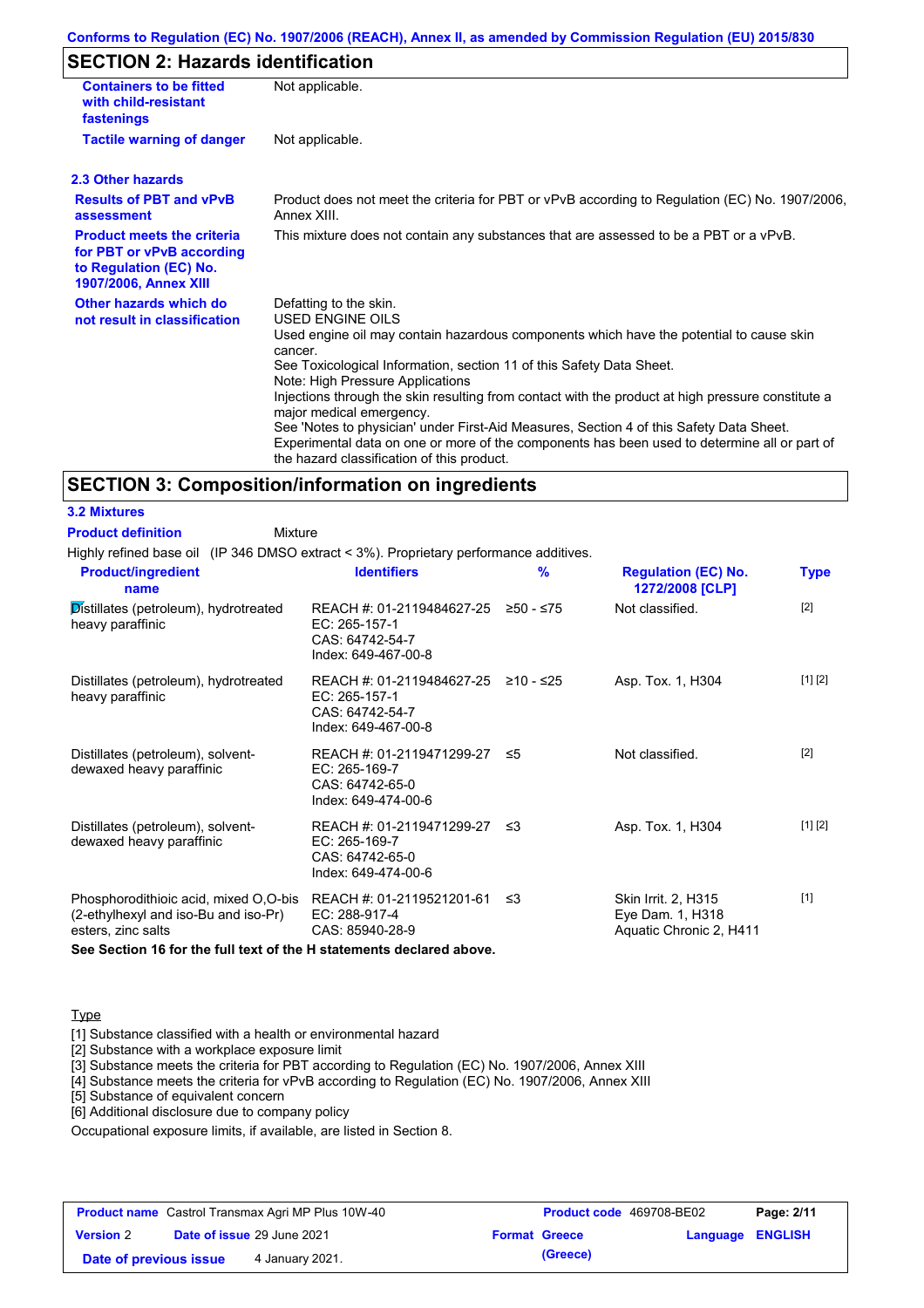## **SECTION 4: First aid measures**

#### Do not induce vomiting unless directed to do so by medical personnel. Get medical attention if symptoms occur. In case of contact, immediately flush eyes with plenty of water for at least 15 minutes. Eyelids should be held away from the eyeball to ensure thorough rinsing. Check for and remove any contact lenses. Get medical attention. **4.1 Description of first aid measures** If inhaled, remove to fresh air. Get medical attention if symptoms occur. **Ingestion Inhalation Eye contact Protection of first-aiders** No action shall be taken involving any personal risk or without suitable training. It may be dangerous to the person providing aid to give mouth-to-mouth resuscitation. **Skin contact** Wash skin thoroughly with soap and water or use recognised skin cleanser. Remove contaminated clothing and shoes. Wash clothing before reuse. Clean shoes thoroughly before reuse. Get medical attention if irritation develops.

#### **4.2 Most important symptoms and effects, both acute and delayed**

See Section 11 for more detailed information on health effects and symptoms.

| <b>Potential acute health effects</b> |                                                                                                                   |
|---------------------------------------|-------------------------------------------------------------------------------------------------------------------|
| <b>Inhalation</b>                     | Vapour inhalation under ambient conditions is not normally a problem due to low vapour<br>pressure.               |
| <b>Ingestion</b>                      | No known significant effects or critical hazards.                                                                 |
| <b>Skin contact</b>                   | Defatting to the skin. May cause skin dryness and irritation.                                                     |
| <b>Eye contact</b>                    | Not classified as an eye irritant. Based on data available for this or related materials.                         |
|                                       | Delayed and immediate effects as well as chronic effects from short and long-term exposure                        |
| <b>Inhalation</b>                     | Overexposure to the inhalation of airborne droplets or aerosols may cause irritation of the<br>respiratory tract. |
| <b>Ingestion</b>                      | Ingestion of large quantities may cause nausea and diarrhoea.                                                     |
| <b>Skin contact</b>                   | Prolonged or repeated contact can defat the skin and lead to irritation and/or dermatitis.                        |
| Eye contact                           | Potential risk of transient stinging or redness if accidental eye contact occurs.                                 |
|                                       | 4.3 Indication of any immediate medical attention and special treatment needed                                    |
| Notes to physician                    | Treatment should in general he symptomatic and directed to relieving any effects                                  |

| <b>Notes to physician</b> | Treatment should in general be symptomatic and directed to relieving any effects.                 |
|---------------------------|---------------------------------------------------------------------------------------------------|
|                           | Note: High Pressure Applications                                                                  |
|                           | Injections through the skin resulting from contact with the product at high pressure constitute a |
|                           | major medical emergency. Injuries may not appear serious at first but within a few hours tissue   |
|                           | becomes swollen, discoloured and extremely painful with extensive subcutaneous necrosis.          |
|                           | Surgical exploration should be undertaken without delay. Thorough and extensive debridement       |
|                           | of the wound and underlying tissue is necessary to minimise tissue loss and prevent or limit      |
|                           | permanent damage. Note that high pressure may force the product considerable distances            |
|                           | along tissue planes.                                                                              |

## **SECTION 5: Firefighting measures**

| 5.1 Extinguishing media                                                                                                    |                                                                                                                                                                                                                                                                                                                                                                   |  |
|----------------------------------------------------------------------------------------------------------------------------|-------------------------------------------------------------------------------------------------------------------------------------------------------------------------------------------------------------------------------------------------------------------------------------------------------------------------------------------------------------------|--|
| In case of fire, use foam, dry chemical or carbon dioxide extinguisher or spray.<br><b>Suitable extinguishing</b><br>media |                                                                                                                                                                                                                                                                                                                                                                   |  |
| <b>Unsuitable extinguishing</b><br>media                                                                                   | Do not use water jet. The use of a water jet may cause the fire to spread by splashing the<br>burning product.                                                                                                                                                                                                                                                    |  |
| 5.2 Special hazards arising from the substance or mixture                                                                  |                                                                                                                                                                                                                                                                                                                                                                   |  |
| <b>Hazards from the</b><br>substance or mixture                                                                            | In a fire or if heated, a pressure increase will occur and the container may burst.                                                                                                                                                                                                                                                                               |  |
| <b>Hazardous combustion</b><br>products                                                                                    | Combustion products may include the following:<br>carbon oxides (CO, CO <sub>2</sub> ) (carbon monoxide, carbon dioxide)                                                                                                                                                                                                                                          |  |
| 5.3 Advice for firefighters                                                                                                |                                                                                                                                                                                                                                                                                                                                                                   |  |
| <b>Special precautions for</b><br>fire-fighters                                                                            | No action shall be taken involving any personal risk or without suitable training. Promptly<br>isolate the scene by removing all persons from the vicinity of the incident if there is a fire.                                                                                                                                                                    |  |
| <b>Special protective</b><br>equipment for fire-fighters                                                                   | Fire-fighters should wear appropriate protective equipment and self-contained breathing<br>apparatus (SCBA) with a full face-piece operated in positive pressure mode. Clothing for fire-<br>fighters (including helmets, protective boots and gloves) conforming to European standard EN<br>469 will provide a basic level of protection for chemical incidents. |  |

| <b>Product name</b> Castrol Transmax Agri MP Plus 10W-40 |  |                            | <b>Product code</b> 469708-BE02 |                      | Page: 3/11              |  |
|----------------------------------------------------------|--|----------------------------|---------------------------------|----------------------|-------------------------|--|
| <b>Version 2</b>                                         |  | Date of issue 29 June 2021 |                                 | <b>Format Greece</b> | <b>Language ENGLISH</b> |  |
| Date of previous issue                                   |  | 4 January 2021.            |                                 | (Greece)             |                         |  |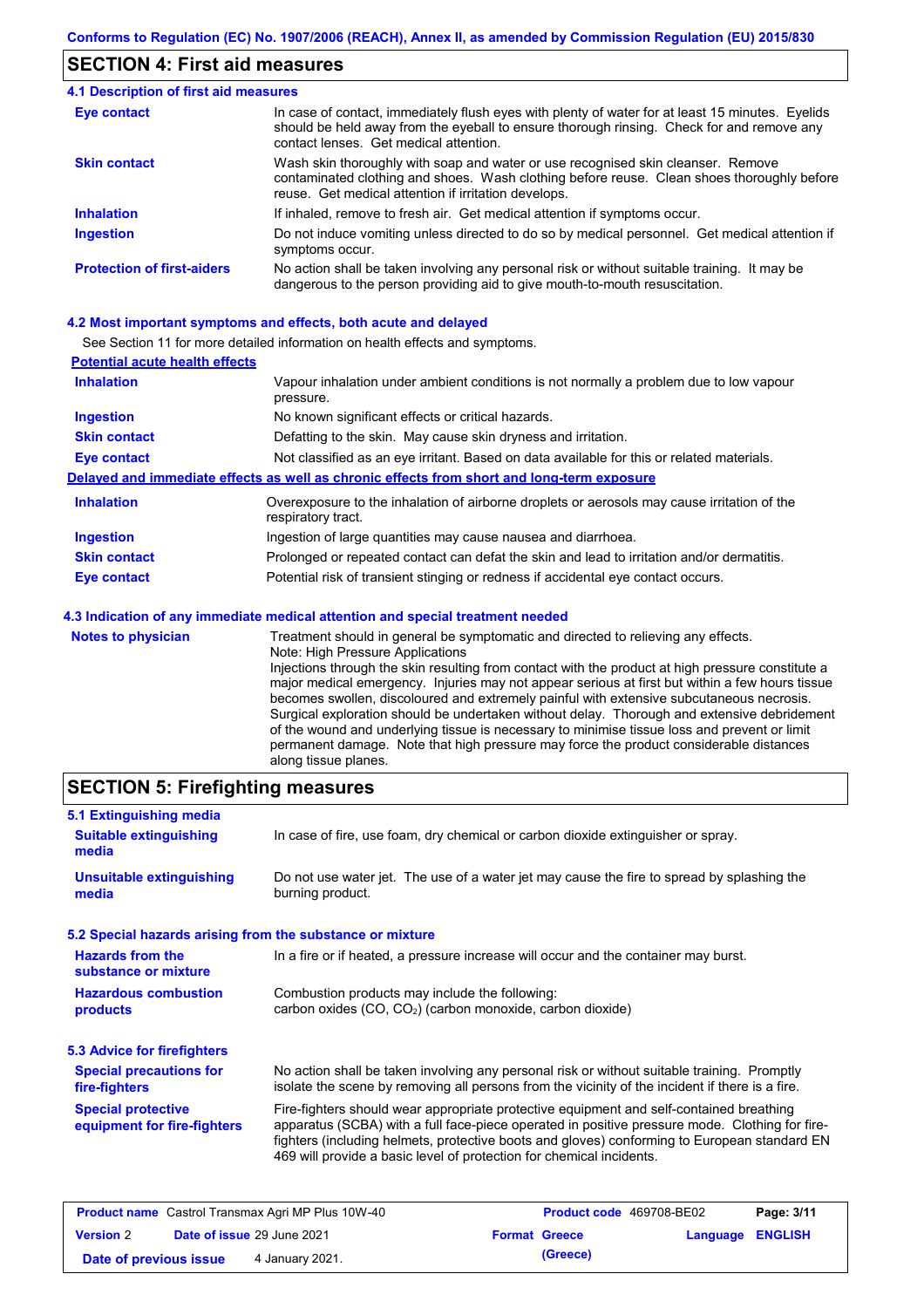## **SECTION 6: Accidental release measures**

|                                                          | 6.1 Personal precautions, protective equipment and emergency procedures                                                                                                                                                                                                                                                                                                                        |  |  |  |
|----------------------------------------------------------|------------------------------------------------------------------------------------------------------------------------------------------------------------------------------------------------------------------------------------------------------------------------------------------------------------------------------------------------------------------------------------------------|--|--|--|
| For non-emergency<br>personnel                           | No action shall be taken involving any personal risk or without suitable training. Evacuate<br>surrounding areas. Keep unnecessary and unprotected personnel from entering. Do not touch<br>or walk through spilt material. Floors may be slippery; use care to avoid falling. Put on<br>appropriate personal protective equipment.                                                            |  |  |  |
| For emergency responders                                 | Entry into a confined space or poorly ventilated area contaminated with vapour, mist or fume is<br>extremely hazardous without the correct respiratory protective equipment and a safe system of<br>work. Wear self-contained breathing apparatus. Wear a suitable chemical protective suit.<br>Chemical resistant boots. See also the information in "For non-emergency personnel".           |  |  |  |
| <b>6.2 Environmental</b><br>precautions                  | Avoid dispersal of spilt material and runoff and contact with soil, waterways, drains and sewers.<br>Inform the relevant authorities if the product has caused environmental pollution (sewers,<br>waterways, soil or air).                                                                                                                                                                    |  |  |  |
| 6.3 Methods and material for containment and cleaning up |                                                                                                                                                                                                                                                                                                                                                                                                |  |  |  |
| <b>Small spill</b>                                       | Stop leak if without risk. Move containers from spill area. Absorb with an inert material and<br>place in an appropriate waste disposal container. Dispose of via a licensed waste disposal<br>contractor.                                                                                                                                                                                     |  |  |  |
| <b>Large spill</b>                                       | Stop leak if without risk. Move containers from spill area. Prevent entry into sewers, water<br>courses, basements or confined areas. Contain and collect spillage with non-combustible,<br>absorbent material e.g. sand, earth, vermiculite or diatomaceous earth and place in container<br>for disposal according to local regulations. Dispose of via a licensed waste disposal contractor. |  |  |  |
| 6.4 Reference to other<br><b>sections</b>                | See Section 1 for emergency contact information.<br>See Section 5 for firefighting measures.<br>See Section 8 for information on appropriate personal protective equipment.<br>See Section 12 for environmental precautions.<br>See Section 13 for additional waste treatment information.                                                                                                     |  |  |  |

## **SECTION 7: Handling and storage**

## **7.1 Precautions for safe handling**

| <b>Protective measures</b>                                                           | Put on appropriate personal protective equipment.                                                                                                                                                                                                                                                                                                                                                                                                                                        |
|--------------------------------------------------------------------------------------|------------------------------------------------------------------------------------------------------------------------------------------------------------------------------------------------------------------------------------------------------------------------------------------------------------------------------------------------------------------------------------------------------------------------------------------------------------------------------------------|
| <b>Advice on general</b><br>occupational hygiene                                     | Eating, drinking and smoking should be prohibited in areas where this material is handled,<br>stored and processed. Wash thoroughly after handling. Remove contaminated clothing and<br>protective equipment before entering eating areas. See also Section 8 for additional<br>information on hygiene measures.                                                                                                                                                                         |
| <b>7.2 Conditions for safe</b><br>storage, including any<br><i>incompatibilities</i> | Store in accordance with local requiations. Store in a dry, cool and well-ventilated area, away<br>from incompatible materials (see Section 10). Keep away from heat and direct sunlight. Keep<br>container tightly closed and sealed until ready for use. Containers that have been opened must<br>be carefully resealed and kept upright to prevent leakage. Store and use only in equipment/<br>containers designed for use with this product. Do not store in unlabelled containers. |
| <b>Not suitable</b>                                                                  | Prolonged exposure to elevated temperature.                                                                                                                                                                                                                                                                                                                                                                                                                                              |
| 7.3 Specific end use(s)                                                              |                                                                                                                                                                                                                                                                                                                                                                                                                                                                                          |
| <b>Recommendations</b>                                                               | See section 1.2 and Exposure scenarios in annex, if applicable.                                                                                                                                                                                                                                                                                                                                                                                                                          |

## **SECTION 8: Exposure controls/personal protection**

| <b>Occupational exposure limits</b>                          | No exposure limit value known.                                                                                         |  |  |  |
|--------------------------------------------------------------|------------------------------------------------------------------------------------------------------------------------|--|--|--|
| <b>Product/ingredient name</b>                               | <b>Exposure limit values</b>                                                                                           |  |  |  |
| Distillates (petroleum), hydrotreated heavy paraffinic       | Ministry of Labour and Social Affairs (Greece).<br>TWA: 5 mg/m <sup>3</sup> 8 hours. Issued/Revised: 5/1999 Form: mist |  |  |  |
| Distillates (petroleum), hydrotreated heavy paraffinic       | Ministry of Labour and Social Affairs (Greece).<br>TWA: 5 mg/m <sup>3</sup> 8 hours. Issued/Revised: 5/1999 Form: mist |  |  |  |
| Distillates (petroleum), solvent-dewaxed heavy<br>paraffinic | Ministry of Labour and Social Affairs (Greece).                                                                        |  |  |  |
|                                                              | TWA: 5 mg/m <sup>3</sup> 8 hours. Issued/Revised: 5/1999 Form: mist                                                    |  |  |  |
| Distillates (petroleum), solvent-dewaxed heavy<br>paraffinic | Ministry of Labour and Social Affairs (Greece).                                                                        |  |  |  |
|                                                              | TWA: 5 mg/m <sup>3</sup> 8 hours. Issued/Revised: 5/1999 Form: mist                                                    |  |  |  |
| <b>Product name</b> Castrol Transmax Agri MP Plus 10W-40     | Product code 469708-BE02<br>Page: 4/11                                                                                 |  |  |  |
| <b>Version 2</b><br>Date of issue 29 June 2021               | <b>Format Greece</b><br><b>ENGLISH</b><br>Language                                                                     |  |  |  |
| 4 January 2021.<br>Date of previous issue                    | (Greece)                                                                                                               |  |  |  |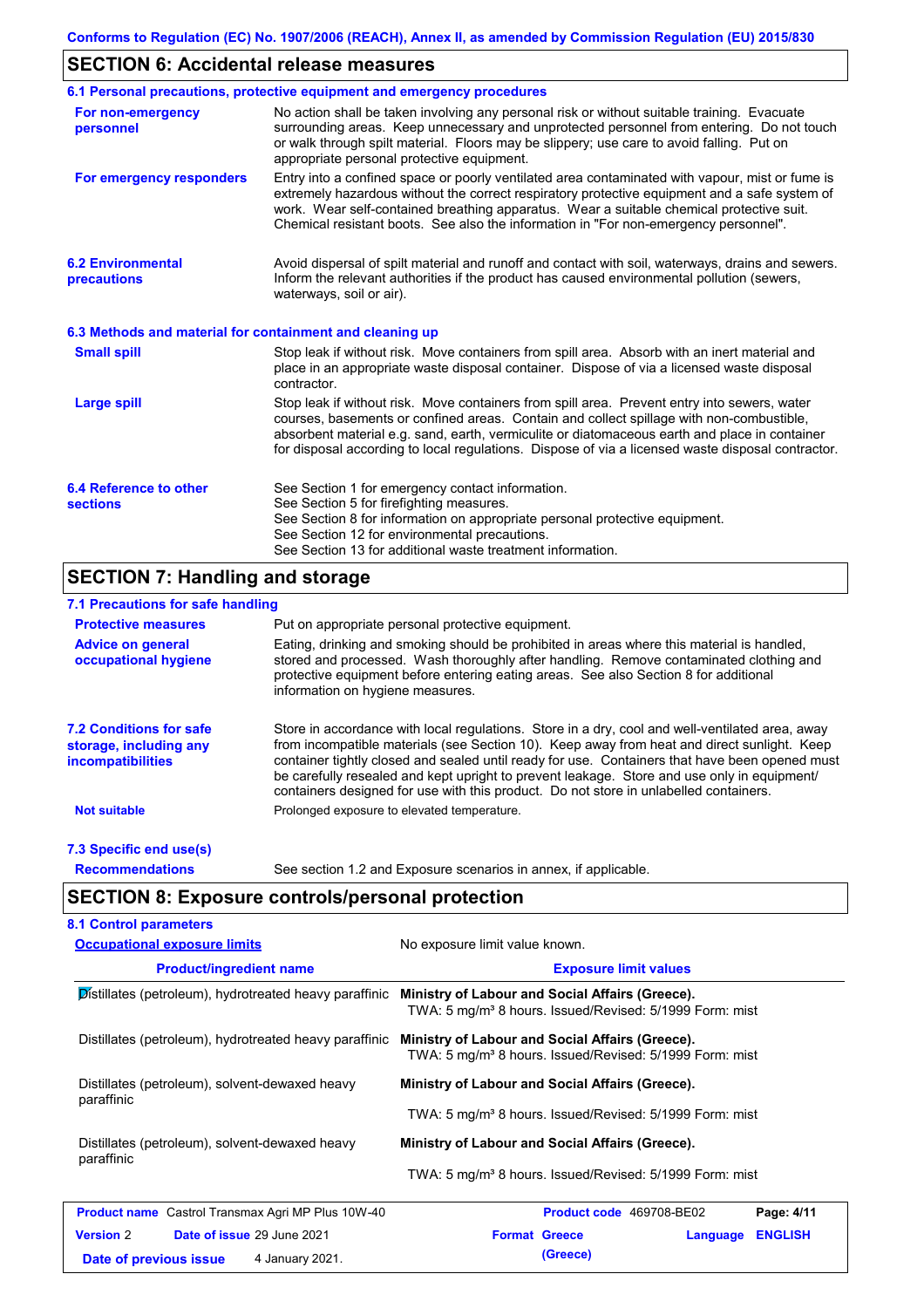## **SECTION 8: Exposure controls/personal protection**

Whilst specific OELs for certain components may be shown in this section, other components may be present in any mist, vapour or dust produced. Therefore, the specific OELs may not be applicable to the product as a whole and are provided for guidance only.

| <b>Recommended monitoring</b><br>procedures                    | If this product contains ingredients with exposure limits, personal, workplace atmosphere or<br>biological monitoring may be required to determine the effectiveness of the ventilation or other<br>control measures and/or the necessity to use respiratory protective equipment. Reference<br>should be made to monitoring standards, such as the following: European Standard EN 689<br>(Workplace atmospheres - Guidance for the assessment of exposure by inhalation to chemical<br>agents for comparison with limit values and measurement strategy) European Standard EN                                                                                                                                                                                                                                                                                                                                                                                                                         |
|----------------------------------------------------------------|---------------------------------------------------------------------------------------------------------------------------------------------------------------------------------------------------------------------------------------------------------------------------------------------------------------------------------------------------------------------------------------------------------------------------------------------------------------------------------------------------------------------------------------------------------------------------------------------------------------------------------------------------------------------------------------------------------------------------------------------------------------------------------------------------------------------------------------------------------------------------------------------------------------------------------------------------------------------------------------------------------|
|                                                                | 14042 (Workplace atmospheres - Guide for the application and use of procedures for the<br>assessment of exposure to chemical and biological agents) European Standard EN 482<br>(Workplace atmospheres - General requirements for the performance of procedures for the<br>measurement of chemical agents) Reference to national guidance documents for methods for<br>the determination of hazardous substances will also be required.                                                                                                                                                                                                                                                                                                                                                                                                                                                                                                                                                                 |
| <b>Derived No Effect Level</b><br>No DNELs/DMELs available.    |                                                                                                                                                                                                                                                                                                                                                                                                                                                                                                                                                                                                                                                                                                                                                                                                                                                                                                                                                                                                         |
| <b>Predicted No Effect Concentration</b><br>No PNECs available |                                                                                                                                                                                                                                                                                                                                                                                                                                                                                                                                                                                                                                                                                                                                                                                                                                                                                                                                                                                                         |
| <b>8.2 Exposure controls</b>                                   |                                                                                                                                                                                                                                                                                                                                                                                                                                                                                                                                                                                                                                                                                                                                                                                                                                                                                                                                                                                                         |
| <b>Appropriate engineering</b><br><b>controls</b>              | Provide exhaust ventilation or other engineering controls to keep the relevant airborne<br>concentrations below their respective occupational exposure limits.<br>All activities involving chemicals should be assessed for their risks to health, to ensure<br>exposures are adequately controlled. Personal protective equipment should only be considered<br>after other forms of control measures (e.g. engineering controls) have been suitably evaluated.<br>Personal protective equipment should conform to appropriate standards, be suitable for use, be<br>kept in good condition and properly maintained.<br>Your supplier of personal protective equipment should be consulted for advice on selection and<br>appropriate standards. For further information contact your national organisation for standards.<br>The final choice of protective equipment will depend upon a risk assessment. It is important to<br>ensure that all items of personal protective equipment are compatible. |
| <b>Individual protection measures</b>                          |                                                                                                                                                                                                                                                                                                                                                                                                                                                                                                                                                                                                                                                                                                                                                                                                                                                                                                                                                                                                         |
| <b>Hygiene measures</b>                                        | Wash hands, forearms and face thoroughly after handling chemical products, before eating,<br>smoking and using the lavatory and at the end of the working period. Ensure that eyewash<br>stations and safety showers are close to the workstation location.                                                                                                                                                                                                                                                                                                                                                                                                                                                                                                                                                                                                                                                                                                                                             |
| <b>Respiratory protection</b>                                  | In case of insufficient ventilation, wear suitable respiratory equipment.<br>The correct choice of respiratory protection depends upon the chemicals being handled, the<br>conditions of work and use, and the condition of the respiratory equipment. Safety procedures<br>should be developed for each intended application. Respiratory protection equipment should<br>therefore be chosen in consultation with the supplier/manufacturer and with a full assessment<br>of the working conditions.                                                                                                                                                                                                                                                                                                                                                                                                                                                                                                   |
| <b>Eye/face protection</b><br><b>Skin protection</b>           | Safety glasses with side shields.                                                                                                                                                                                                                                                                                                                                                                                                                                                                                                                                                                                                                                                                                                                                                                                                                                                                                                                                                                       |
| <b>Hand protection</b>                                         | <b>General Information:</b>                                                                                                                                                                                                                                                                                                                                                                                                                                                                                                                                                                                                                                                                                                                                                                                                                                                                                                                                                                             |
|                                                                | Because specific work environments and material handling practices vary, safety procedures<br>should be developed for each intended application. The correct choice of protective gloves<br>depends upon the chemicals being handled, and the conditions of work and use. Most gloves<br>provide protection for only a limited time before they must be discarded and replaced (even the<br>best chemically resistant gloves will break down after repeated chemical exposures).                                                                                                                                                                                                                                                                                                                                                                                                                                                                                                                        |
|                                                                | Gloves should be chosen in consultation with the supplier / manufacturer and taking account of<br>a full assessment of the working conditions.                                                                                                                                                                                                                                                                                                                                                                                                                                                                                                                                                                                                                                                                                                                                                                                                                                                          |
|                                                                | Recommended: Nitrile gloves.<br><b>Breakthrough time:</b>                                                                                                                                                                                                                                                                                                                                                                                                                                                                                                                                                                                                                                                                                                                                                                                                                                                                                                                                               |
|                                                                | Breakthrough time data are generated by glove manufacturers under laboratory test conditions<br>and represent how long a glove can be expected to provide effective permeation resistance. It<br>is important when following breakthrough time recommendations that actual workplace<br>conditions are taken into account. Always consult with your glove supplier for up-to-date<br>technical information on breakthrough times for the recommended glove type.<br>Our recommendations on the selection of gloves are as follows:                                                                                                                                                                                                                                                                                                                                                                                                                                                                      |
|                                                                | Continuous contact:                                                                                                                                                                                                                                                                                                                                                                                                                                                                                                                                                                                                                                                                                                                                                                                                                                                                                                                                                                                     |
|                                                                | Gloves with a minimum breakthrough time of 240 minutes, or >480 minutes if suitable gloves                                                                                                                                                                                                                                                                                                                                                                                                                                                                                                                                                                                                                                                                                                                                                                                                                                                                                                              |
|                                                                |                                                                                                                                                                                                                                                                                                                                                                                                                                                                                                                                                                                                                                                                                                                                                                                                                                                                                                                                                                                                         |

| <b>Product name</b> Castrol Transmax Agri MP Plus 10W-40 |  |                                   | <b>Product code</b> 469708-BE02 |                      | Page: 5/11       |  |
|----------------------------------------------------------|--|-----------------------------------|---------------------------------|----------------------|------------------|--|
| <b>Version 2</b>                                         |  | <b>Date of issue 29 June 2021</b> |                                 | <b>Format Greece</b> | Language ENGLISH |  |
| Date of previous issue                                   |  | 4 January 2021.                   |                                 | (Greece)             |                  |  |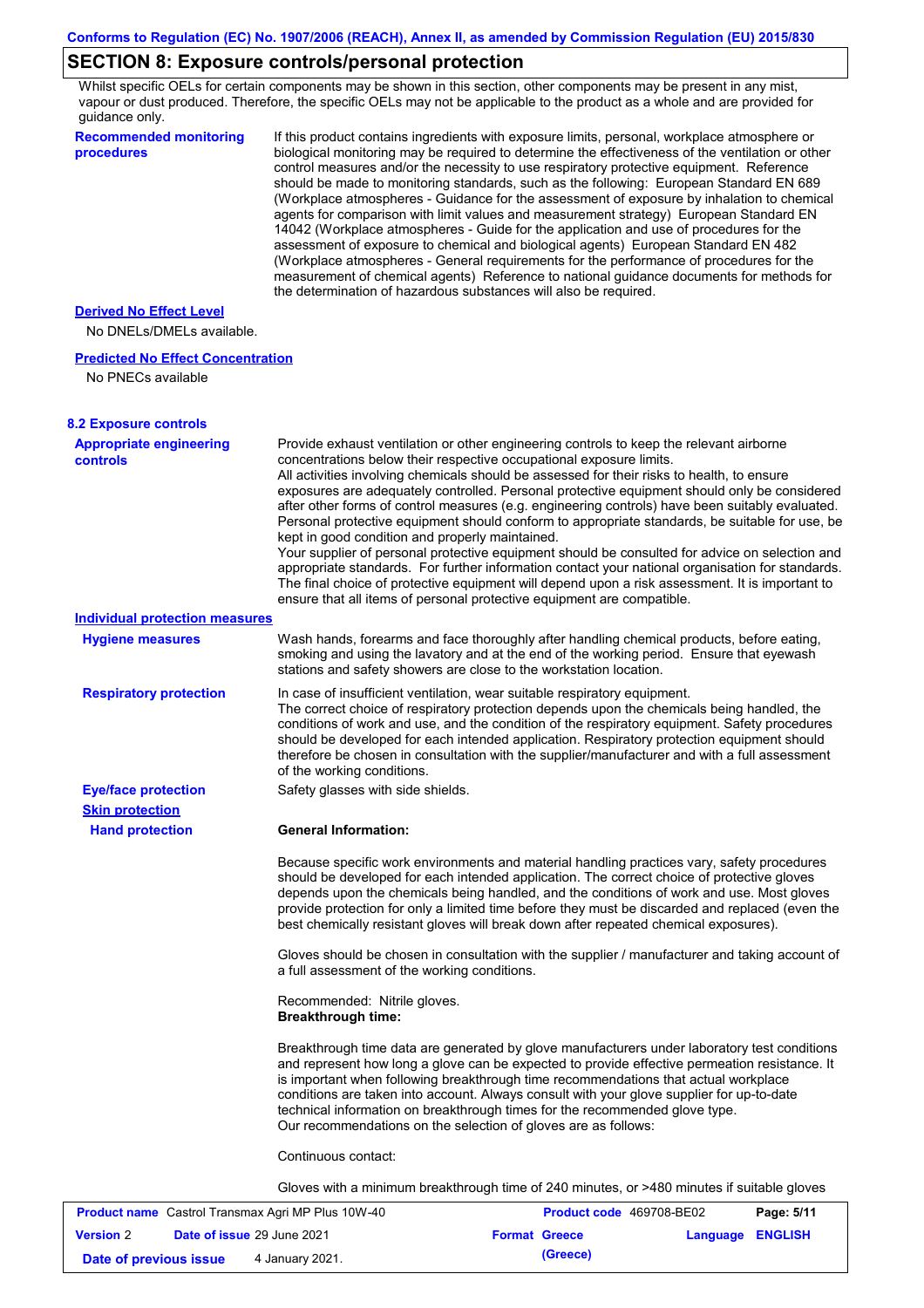# **SECTION 8: Exposure controls/personal protection**

|                                           | can be obtained.<br>If suitable gloves are not available to offer that level of protection, gloves with shorter<br>breakthrough times may be acceptable as long as appropriate glove maintenance and<br>replacement regimes are determined and adhered to.                                                                                                                                                                                                                                                                                                                                                                                                       |
|-------------------------------------------|------------------------------------------------------------------------------------------------------------------------------------------------------------------------------------------------------------------------------------------------------------------------------------------------------------------------------------------------------------------------------------------------------------------------------------------------------------------------------------------------------------------------------------------------------------------------------------------------------------------------------------------------------------------|
|                                           | Short-term / splash protection:                                                                                                                                                                                                                                                                                                                                                                                                                                                                                                                                                                                                                                  |
|                                           | Recommended breakthrough times as above.<br>It is recognised that for short-term, transient exposures, gloves with shorter breakthrough times<br>may commonly be used. Therefore, appropriate maintenance and replacement regimes must<br>be determined and rigorously followed.                                                                                                                                                                                                                                                                                                                                                                                 |
|                                           | <b>Glove Thickness:</b>                                                                                                                                                                                                                                                                                                                                                                                                                                                                                                                                                                                                                                          |
|                                           | For general applications, we recommend gloves with a thickness typically greater than 0.35 mm.                                                                                                                                                                                                                                                                                                                                                                                                                                                                                                                                                                   |
|                                           | It should be emphasised that glove thickness is not necessarily a good predictor of glove<br>resistance to a specific chemical, as the permeation efficiency of the glove will be dependent<br>on the exact composition of the glove material. Therefore, glove selection should also be based<br>on consideration of the task requirements and knowledge of breakthrough times.<br>Glove thickness may also vary depending on the glove manufacturer, the glove type and the<br>glove model. Therefore, the manufacturers' technical data should always be taken into account<br>to ensure selection of the most appropriate glove for the task.                |
|                                           | Note: Depending on the activity being conducted, gloves of varying thickness may be required<br>for specific tasks. For example:                                                                                                                                                                                                                                                                                                                                                                                                                                                                                                                                 |
|                                           | • Thinner gloves (down to 0.1 mm or less) may be required where a high degree of manual<br>dexterity is needed. However, these gloves are only likely to give short duration protection and<br>would normally be just for single use applications, then disposed of.                                                                                                                                                                                                                                                                                                                                                                                             |
|                                           | • Thicker gloves (up to 3 mm or more) may be required where there is a mechanical (as well<br>as a chemical) risk i.e. where there is abrasion or puncture potential.                                                                                                                                                                                                                                                                                                                                                                                                                                                                                            |
| <b>Skin and body</b>                      | Use of protective clothing is good industrial practice.<br>Personal protective equipment for the body should be selected based on the task being<br>performed and the risks involved and should be approved by a specialist before handling this<br>product.<br>Cotton or polyester/cotton overalls will only provide protection against light superficial<br>contamination that will not soak through to the skin. Overalls should be laundered on a regular<br>basis. When the risk of skin exposure is high (e.g. when cleaning up spillages or if there is a<br>risk of splashing) then chemical resistant aprons and/or impervious chemical suits and boots |
| <b>Refer to standards:</b>                | will be required.<br>Respiratory protection: EN 529<br>Gloves: EN 420, EN 374<br>Eye protection: EN 166<br>Filtering half-mask: EN 149<br>Filtering half-mask with valve: EN 405<br>Half-mask: EN 140 plus filter<br>Full-face mask: EN 136 plus filter<br>Particulate filters: EN 143<br>Gas/combined filters: EN 14387                                                                                                                                                                                                                                                                                                                                         |
| <b>Environmental exposure</b><br>controls | Emissions from ventilation or work process equipment should be checked to ensure they<br>comply with the requirements of environmental protection legislation. In some cases, fume<br>scrubbers, filters or engineering modifications to the process equipment will be necessary to<br>reduce emissions to acceptable levels.                                                                                                                                                                                                                                                                                                                                    |

# **9.1 Information on basic physical and chemical properties**

| <b>Appearance</b>                   |                 |
|-------------------------------------|-----------------|
| <b>Physical state</b>               | Liguid.         |
| <b>Colour</b>                       | Amber. [Light]  |
| <b>Odour</b>                        | Not available.  |
| <b>Odour threshold</b>              | Not available.  |
| рH                                  | Mot applicable. |
| <b>Melting point/freezing point</b> | Not available.  |
|                                     |                 |

| <b>Product name</b> Castrol Transmax Agri MP Plus 10W-40 |  |                                   | <b>Product code</b> 469708-BE02 |                      | Page: 6/11              |  |
|----------------------------------------------------------|--|-----------------------------------|---------------------------------|----------------------|-------------------------|--|
| <b>Version 2</b>                                         |  | <b>Date of issue 29 June 2021</b> |                                 | <b>Format Greece</b> | <b>Language ENGLISH</b> |  |
| Date of previous issue                                   |  | 4 January 2021.                   |                                 | (Greece)             |                         |  |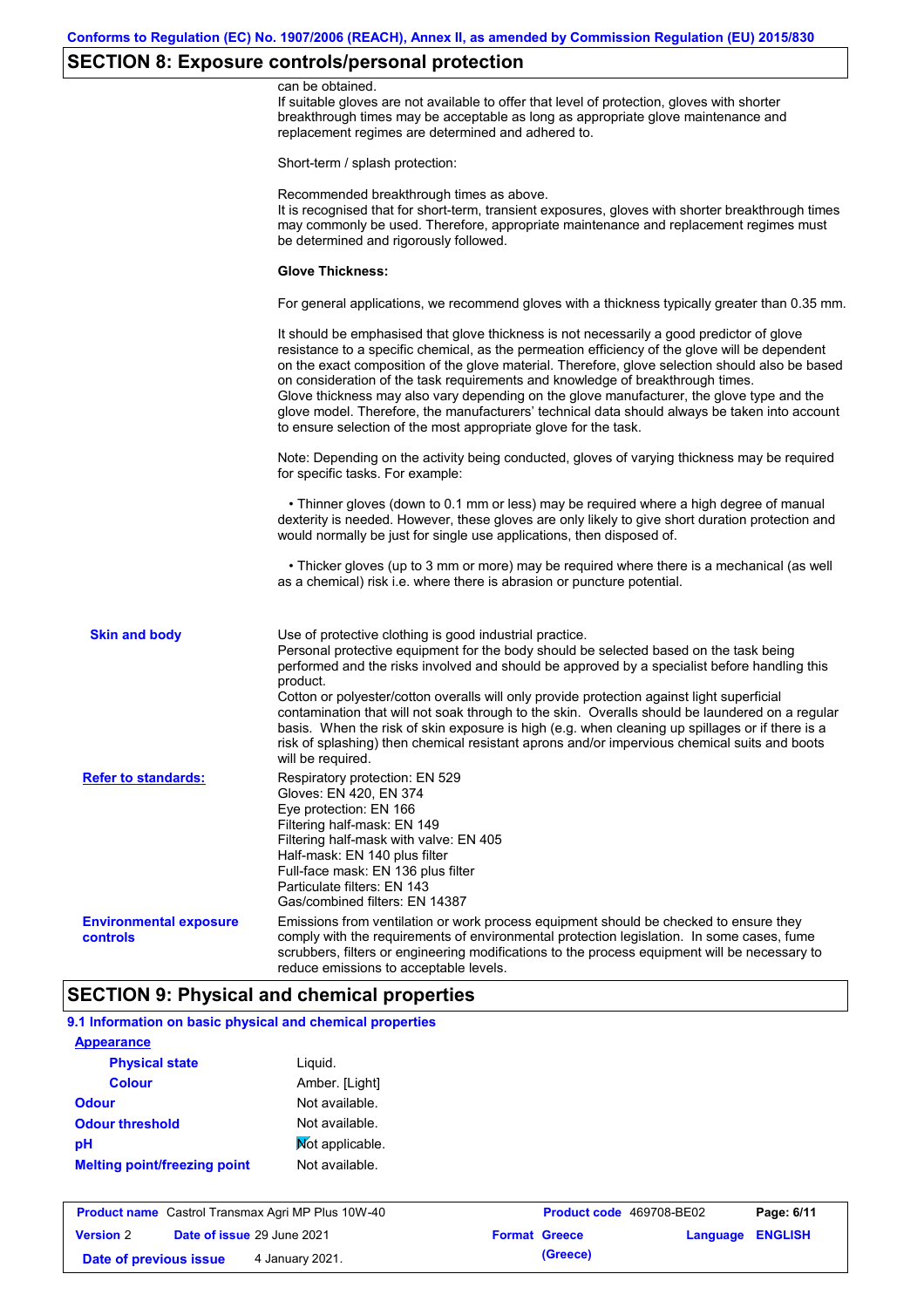# **SECTION 9: Physical and chemical properties**

| Initial boiling point and boiling<br>range             | Not available.                                                                                                               |
|--------------------------------------------------------|------------------------------------------------------------------------------------------------------------------------------|
| <b>Pour point</b>                                      | $-45 °C$                                                                                                                     |
| <b>Flash point</b>                                     | Open cup: >200°C (>392°F) [Cleveland.]                                                                                       |
| <b>Evaporation rate</b>                                | Not available.                                                                                                               |
| <b>Flammability (solid, gas)</b>                       | Not available.                                                                                                               |
| <b>Upper/lower flammability or</b><br>explosive limits | Not available.                                                                                                               |
| <b>Vapour pressure</b>                                 | Not available.                                                                                                               |
| <b>Vapour density</b>                                  | Not available.                                                                                                               |
| <b>Relative density</b>                                | Not available.                                                                                                               |
| <b>Density</b>                                         | $<$ 1000 kg/m <sup>3</sup> (<1 g/cm <sup>3</sup> ) at 15 <sup>°</sup> C                                                      |
| <b>Solubility(ies)</b>                                 | insoluble in water.                                                                                                          |
| <b>Partition coefficient: n-octanol/</b><br>water      | Not available.                                                                                                               |
| <b>Auto-ignition temperature</b>                       | Not available.                                                                                                               |
| <b>Decomposition temperature</b>                       | Not available.                                                                                                               |
| <b>Viscosity</b>                                       | Kinematic: 89 mm <sup>2</sup> /s (89 cSt) at 40°C<br>Kinematic: 12.8 to 13.2 mm <sup>2</sup> /s (12.8 to 13.2 cSt) at 100 °C |
| <b>Explosive properties</b>                            | Not available.                                                                                                               |
| <b>Oxidising properties</b>                            | Not available.                                                                                                               |
|                                                        |                                                                                                                              |

#### **9.2 Other information**

No additional information.

## **SECTION 10: Stability and reactivity**

| <b>10.1 Reactivity</b>                            | No specific test data available for this product. Refer to Conditions to avoid and Incompatible<br>materials for additional information.                                |
|---------------------------------------------------|-------------------------------------------------------------------------------------------------------------------------------------------------------------------------|
| <b>10.2 Chemical stability</b>                    | The product is stable.                                                                                                                                                  |
| <b>10.3 Possibility of</b><br>hazardous reactions | Under normal conditions of storage and use, hazardous reactions will not occur.<br>Under normal conditions of storage and use, hazardous polymerisation will not occur. |
| <b>10.4 Conditions to avoid</b>                   | Avoid all possible sources of ignition (spark or flame).                                                                                                                |
| <b>10.5 Incompatible materials</b>                | Reactive or incompatible with the following materials: oxidising materials.                                                                                             |
| <b>10.6 Hazardous</b><br>decomposition products   | Under normal conditions of storage and use, hazardous decomposition products should not be<br>produced.                                                                 |

# **SECTION 11: Toxicological information**

| 11.1 Information on toxicological effects          |                                                                                                                             |
|----------------------------------------------------|-----------------------------------------------------------------------------------------------------------------------------|
| <b>Acute toxicity estimates</b>                    |                                                                                                                             |
| Not available.                                     |                                                                                                                             |
| <b>Information on likely</b><br>routes of exposure | Routes of entry anticipated: Dermal, Inhalation.                                                                            |
| <b>Potential acute health effects</b>              |                                                                                                                             |
| <b>Inhalation</b>                                  | Vapour inhalation under ambient conditions is not normally a problem due to low vapour<br>pressure.                         |
| <b>Ingestion</b>                                   | No known significant effects or critical hazards.                                                                           |
| <b>Skin contact</b>                                | Defatting to the skin. May cause skin dryness and irritation.                                                               |
| Eye contact                                        | Not classified as an eye irritant. Based on data available for this or related materials.                                   |
|                                                    | Symptoms related to the physical, chemical and toxicological characteristics                                                |
| <b>Inhalation</b>                                  | May be harmful by inhalation if exposure to vapour, mists or fumes resulting from thermal<br>decomposition products occurs. |
| <b>Ingestion</b>                                   | No specific data.                                                                                                           |
|                                                    |                                                                                                                             |

|                        | <b>Product name</b> Castrol Transmax Agri MP Plus 10W-40 | <b>Product code</b> 469708-BE02 |                         | Page: 7/11 |
|------------------------|----------------------------------------------------------|---------------------------------|-------------------------|------------|
| <b>Version 2</b>       | <b>Date of issue 29 June 2021</b>                        | <b>Format Greece</b>            | <b>Language ENGLISH</b> |            |
| Date of previous issue | 4 January 2021.                                          | (Greece)                        |                         |            |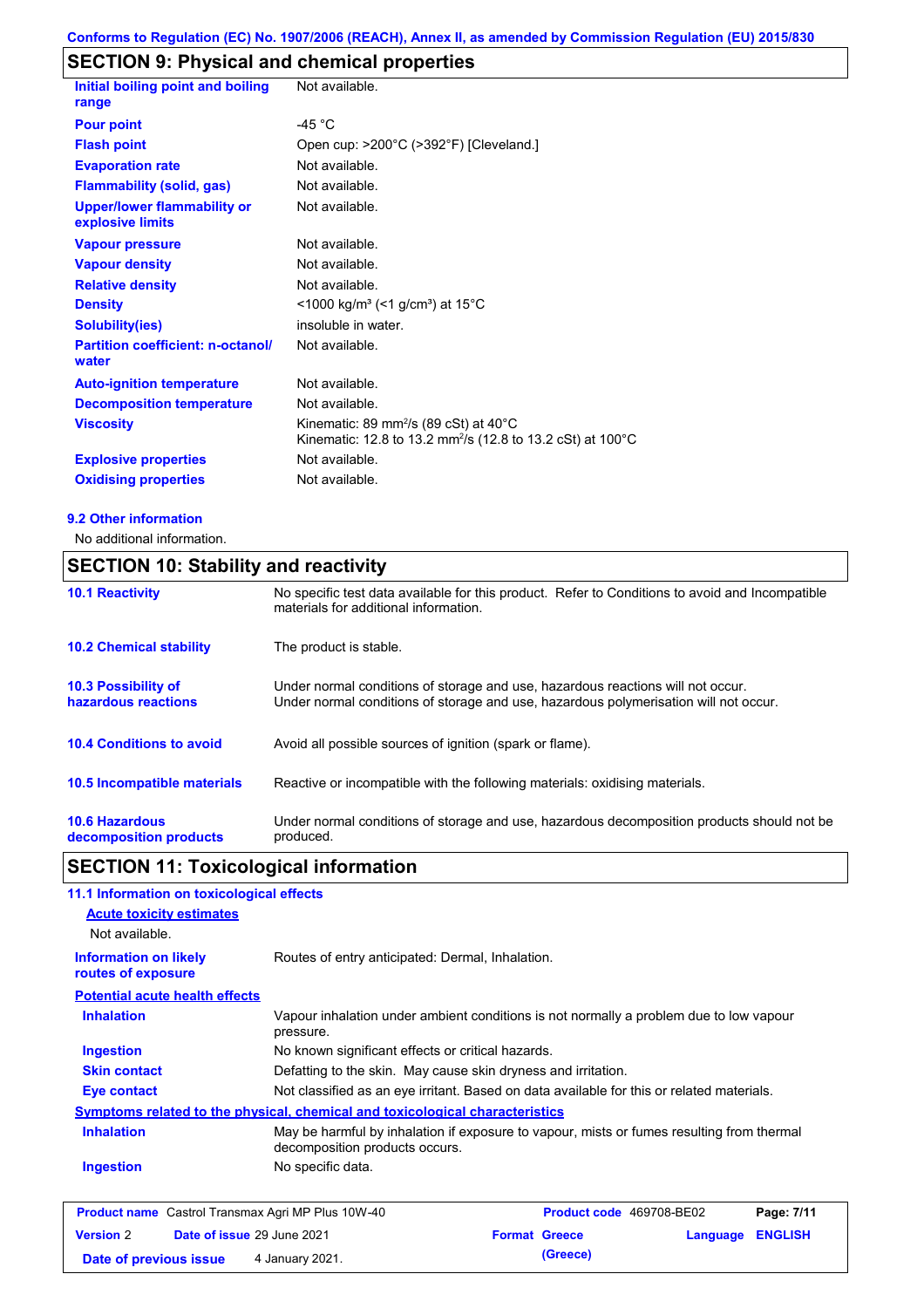## **SECTION 11: Toxicological information**

| Overexposure to the inhalation of airborne droplets or aerosols may cause irritation of the                                                                                                                                                                                                                                                                                          |  |
|--------------------------------------------------------------------------------------------------------------------------------------------------------------------------------------------------------------------------------------------------------------------------------------------------------------------------------------------------------------------------------------|--|
|                                                                                                                                                                                                                                                                                                                                                                                      |  |
| Prolonged or repeated contact can defat the skin and lead to irritation and/or dermatitis.                                                                                                                                                                                                                                                                                           |  |
| Potential risk of transient stinging or redness if accidental eye contact occurs.                                                                                                                                                                                                                                                                                                    |  |
|                                                                                                                                                                                                                                                                                                                                                                                      |  |
| Combustion products resulting from the operation of internal combustion engines contaminate<br>engine oils during use. Used engine oil may contain hazardous components which have the<br>potential to cause skin cancer. Frequent or prolonged contact with all types and makes of used<br>engine oil must therefore be avoided and a high standard of personal hygiene maintained. |  |
|                                                                                                                                                                                                                                                                                                                                                                                      |  |
| No known significant effects or critical hazards.                                                                                                                                                                                                                                                                                                                                    |  |
| No known significant effects or critical hazards.                                                                                                                                                                                                                                                                                                                                    |  |
|                                                                                                                                                                                                                                                                                                                                                                                      |  |
|                                                                                                                                                                                                                                                                                                                                                                                      |  |

## **SECTION 12: Ecological information**

#### **12.1 Toxicity**

**Environmental hazards** Not classified as dangerous

#### **12.2 Persistence and degradability**

Not expected to be rapidly degradable.

#### **12.3 Bioaccumulative potential**

This product is not expected to bioaccumulate through food chains in the environment.

| <b>12.4 Mobility in soil</b>                            |                                                                      |
|---------------------------------------------------------|----------------------------------------------------------------------|
| <b>Soil/water partition</b><br><b>coefficient (Koc)</b> | Not available.                                                       |
| <b>Mobility</b>                                         | Spillages may penetrate the soil causing ground water contamination. |

#### **12.5 Results of PBT and vPvB assessment**

Product does not meet the criteria for PBT or vPvB according to Regulation (EC) No. 1907/2006, Annex XIII.

| 12.6 Other adverse effects          |                                                                                                                           |
|-------------------------------------|---------------------------------------------------------------------------------------------------------------------------|
| <b>Other ecological information</b> | Spills may form a film on water surfaces causing physical damage to organisms. Oxygen<br>transfer could also be impaired. |

## **SECTION 13: Disposal considerations**

## **13.1 Waste treatment methods**

### **Product**

**Methods of disposal**

Where possible, arrange for product to be recycled. Dispose of via an authorised person/

#### **Hazardous waste** Yes.

licensed waste disposal contractor in accordance with local regulations.

### **European waste catalogue (EWC)**

| Waste code         | <b>Waste designation</b>                                        |  |
|--------------------|-----------------------------------------------------------------|--|
| $\sqrt{13}$ 02 05* | mineral-based non-chlorinated engine, gear and lubricating oils |  |
| 13 01 10*          | mineral based non-chlorinated hydraulic oils                    |  |

However, deviation from the intended use and/or the presence of any potential contaminants may require an alternative waste disposal code to be assigned by the end user.

#### **Packaging**

| <b>Methods of disposal</b> | Where possible, arrange for product to be recycled. Dispose of via an authorised person/ |
|----------------------------|------------------------------------------------------------------------------------------|
|                            | licensed waste disposal contractor in accordance with local regulations.                 |

|                        | <b>Product name</b> Castrol Transmax Agri MP Plus 10W-40 | <b>Product code</b> 469708-BE02 |                         | Page: 8/11 |
|------------------------|----------------------------------------------------------|---------------------------------|-------------------------|------------|
| <b>Version 2</b>       | <b>Date of issue 29 June 2021</b>                        | <b>Format Greece</b>            | <b>Language ENGLISH</b> |            |
| Date of previous issue | 4 January 2021.                                          | (Greece)                        |                         |            |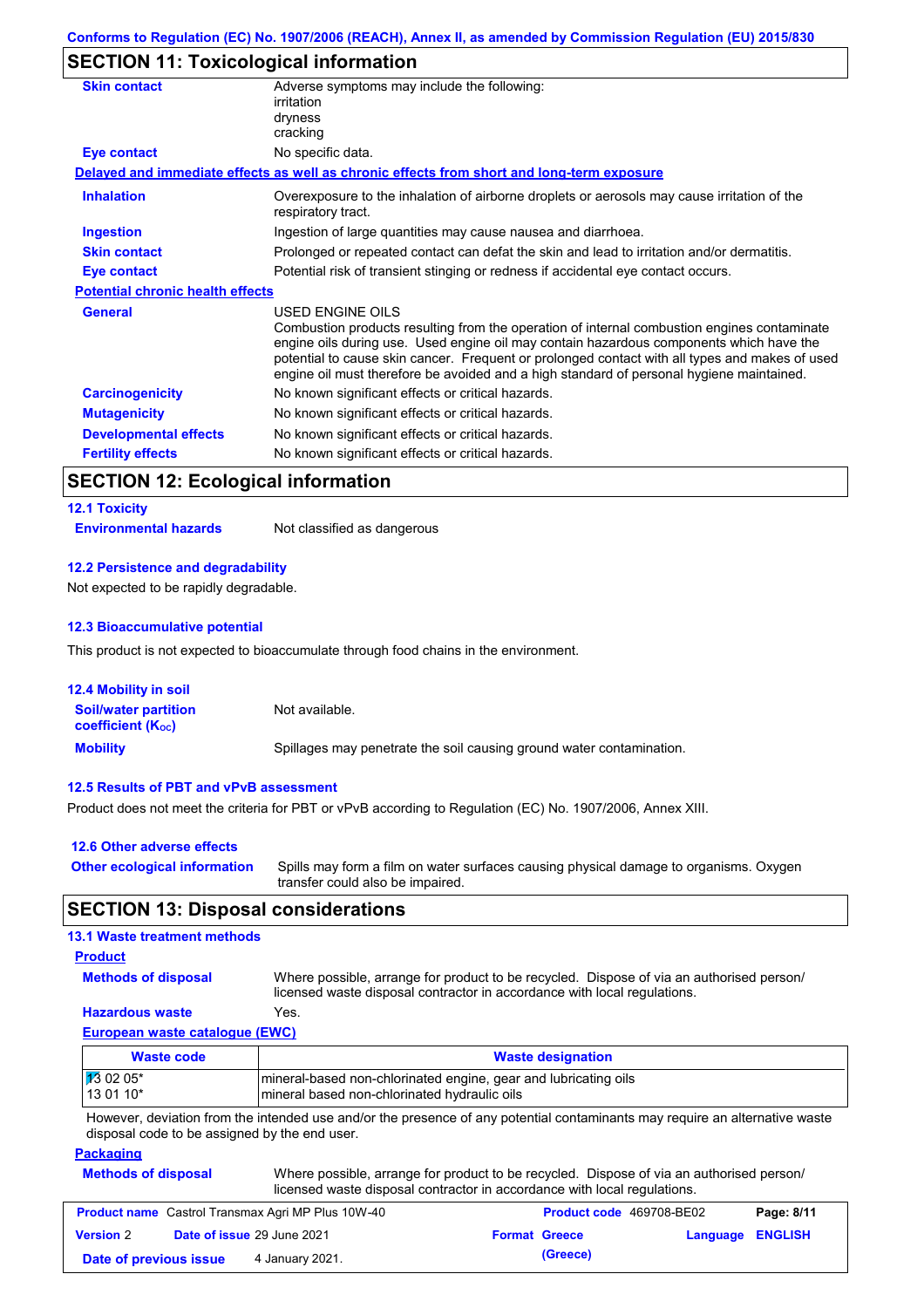## **SECTION 13: Disposal considerations**

This material and its container must be disposed of in a safe way. Care should be taken when handling emptied containers that have not been cleaned or rinsed out. Empty containers or liners may retain some product residues. Empty containers represent a fire hazard as they may contain flammable product residues and vapour. Never weld, solder or braze empty containers. Avoid dispersal of spilt material and runoff and contact with soil, waterways, drains and sewers. **References** Commission 2014/955/EU Directive 2008/98/EC

## **SECTION 14: Transport information**

|                                           | <b>ADR/RID</b> | <b>ADN</b>     | <b>IMDG</b>    | <b>IATA</b>    |
|-------------------------------------------|----------------|----------------|----------------|----------------|
| 14.1 UN number                            | Not regulated. | Not regulated. | Not regulated. | Not regulated. |
| 14.2 UN proper<br>shipping name           |                |                |                |                |
| <b>14.3 Transport</b><br>hazard class(es) |                |                |                |                |
| <b>14.4 Packing</b><br>group              |                |                |                |                |
| 14.5<br><b>Environmental</b><br>hazards   | No.            | No.            | No.            | No.            |
| <b>Additional</b><br>information          |                |                |                |                |

**14.6 Special precautions for user** Not available.

**14.7 Transport in bulk according to IMO instruments** Not available.

## **SECTION 15: Regulatory information**

|                                                                                                                                                          | 15.1 Safety, health and environmental regulations/legislation specific for the substance or mixture                            |                          |          |                |
|----------------------------------------------------------------------------------------------------------------------------------------------------------|--------------------------------------------------------------------------------------------------------------------------------|--------------------------|----------|----------------|
| EU Regulation (EC) No. 1907/2006 (REACH)                                                                                                                 |                                                                                                                                |                          |          |                |
|                                                                                                                                                          | Annex XIV - List of substances subject to authorisation                                                                        |                          |          |                |
| <b>Annex XIV</b>                                                                                                                                         |                                                                                                                                |                          |          |                |
| None of the components are listed.                                                                                                                       |                                                                                                                                |                          |          |                |
| <b>Substances of very high concern</b>                                                                                                                   |                                                                                                                                |                          |          |                |
| None of the components are listed.                                                                                                                       |                                                                                                                                |                          |          |                |
| EU Regulation (EC) No. 1907/2006 (REACH)                                                                                                                 |                                                                                                                                |                          |          |                |
| <b>Annex XVII - Restrictions</b><br>on the manufacture.<br>placing on the market<br>and use of certain<br>dangerous substances,<br>mixtures and articles | Not applicable.                                                                                                                |                          |          |                |
| <b>Other regulations</b>                                                                                                                                 |                                                                                                                                |                          |          |                |
| <b>REACH Status</b>                                                                                                                                      | The company, as identified in Section 1, sells this product in the EU in compliance with the<br>current requirements of REACH. |                          |          |                |
| <b>United States inventory</b><br>(TSCA 8b)                                                                                                              | All components are active or exempted.                                                                                         |                          |          |                |
| <b>Australia inventory (AICS)</b>                                                                                                                        | All components are listed or exempted.                                                                                         |                          |          |                |
| <b>Canada inventory</b>                                                                                                                                  | All components are listed or exempted.                                                                                         |                          |          |                |
| <b>China inventory (IECSC)</b>                                                                                                                           | All components are listed or exempted.                                                                                         |                          |          |                |
| <b>Japan inventory (ENCS)</b>                                                                                                                            | All components are listed or exempted.                                                                                         |                          |          |                |
| <b>Korea inventory (KECI)</b>                                                                                                                            | All components are listed or exempted.                                                                                         |                          |          |                |
| <b>Product name</b> Castrol Transmax Agri MP Plus 10W-40                                                                                                 |                                                                                                                                | Product code 469708-BE02 |          | Page: 9/11     |
| Date of issue 29 June 2021<br><b>Version 2</b>                                                                                                           |                                                                                                                                | <b>Format Greece</b>     | Language | <b>ENGLISH</b> |

**Date of previous issue** 4 January 2021.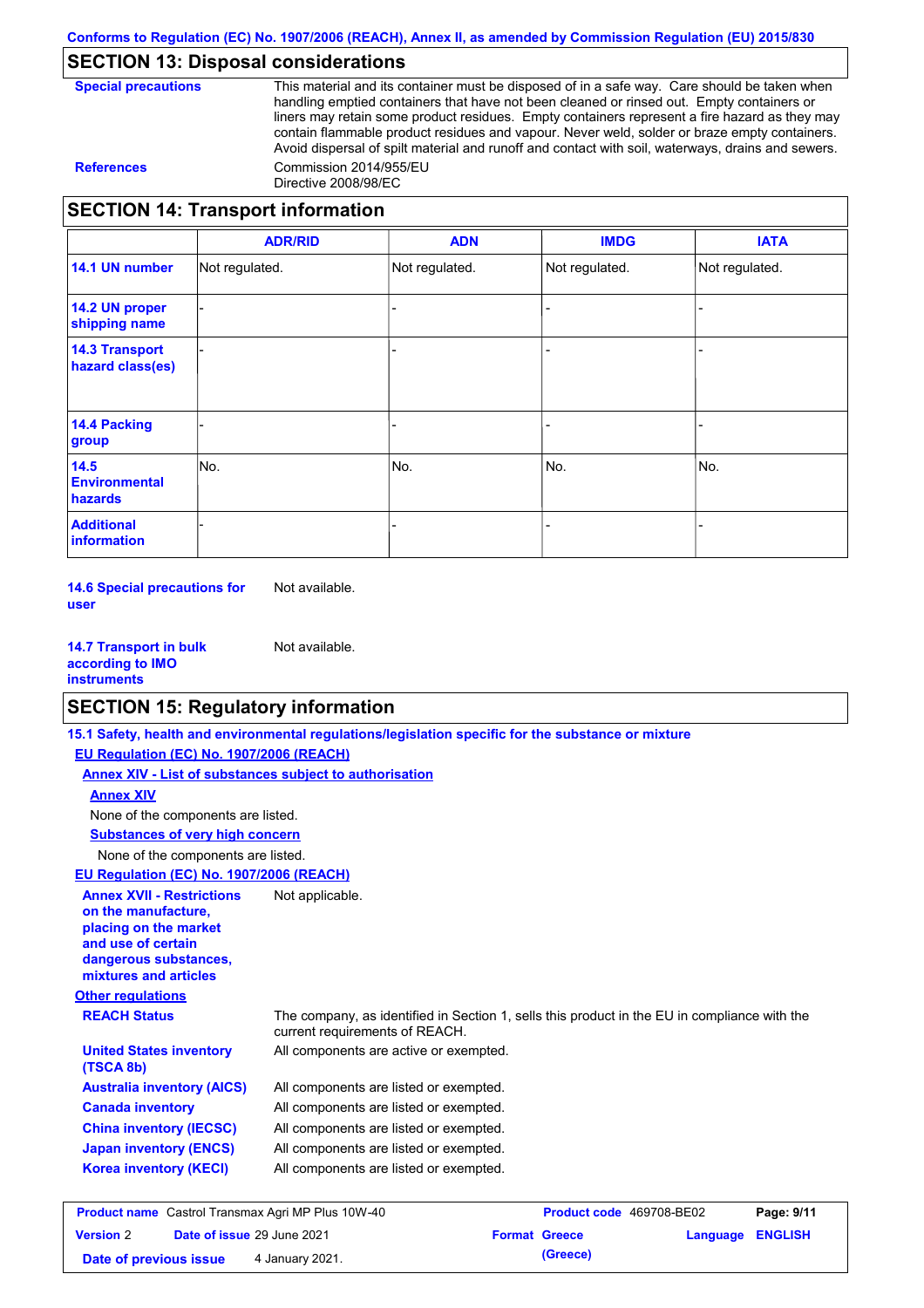# **SECTION 15: Regulatory information**

| <b>Philippines inventory</b><br>(PICCS)                         | All components are listed or exempted. |
|-----------------------------------------------------------------|----------------------------------------|
| <b>Taiwan Chemical</b><br><b>Substances Inventory</b><br>(TCSI) | All components are listed or exempted. |
| Ozone depleting substances (1005/2009/EU)                       |                                        |
|                                                                 |                                        |
| Not listed.                                                     |                                        |
| Prior Informed Consent (PIC) (649/2012/EU)<br>Not listed.       |                                        |
| <b>EU - Water framework directive - Priority substances</b>     |                                        |
| None of the components are listed.                              |                                        |
| <b>Seveso Directive</b>                                         |                                        |
| This product is not controlled under the Seveso Directive.      |                                        |
|                                                                 |                                        |

| <b>15.2 Chemical safety</b> | A Chemical Safety Assessment has been carried out for one or more of the substances within  |
|-----------------------------|---------------------------------------------------------------------------------------------|
| assessment                  | this mixture. A Chemical Safety Assessment has not been carried out for the mixture itself. |

## **SECTION 16: Other information**

| Inland Waterway<br>ADR = The European Agreement concerning the International Carriage of Dangerous Goods by<br>Road<br>ATE = Acute Toxicity Estimate<br><b>BCF</b> = Bioconcentration Factor<br>CAS = Chemical Abstracts Service<br>CLP = Classification, Labelling and Packaging Regulation [Regulation (EC) No. 1272/2008]<br>CSA = Chemical Safety Assessment |
|------------------------------------------------------------------------------------------------------------------------------------------------------------------------------------------------------------------------------------------------------------------------------------------------------------------------------------------------------------------|
|                                                                                                                                                                                                                                                                                                                                                                  |
|                                                                                                                                                                                                                                                                                                                                                                  |
|                                                                                                                                                                                                                                                                                                                                                                  |
|                                                                                                                                                                                                                                                                                                                                                                  |
|                                                                                                                                                                                                                                                                                                                                                                  |
|                                                                                                                                                                                                                                                                                                                                                                  |
|                                                                                                                                                                                                                                                                                                                                                                  |
| CSR = Chemical Safety Report                                                                                                                                                                                                                                                                                                                                     |
| <b>DMEL = Derived Minimal Effect Level</b>                                                                                                                                                                                                                                                                                                                       |
| DNEL = Derived No Effect Level                                                                                                                                                                                                                                                                                                                                   |
| EINECS = European Inventory of Existing Commercial chemical Substances                                                                                                                                                                                                                                                                                           |
| ES = Exposure Scenario                                                                                                                                                                                                                                                                                                                                           |
| EUH statement = CLP-specific Hazard statement                                                                                                                                                                                                                                                                                                                    |
| EWC = European Waste Catalogue                                                                                                                                                                                                                                                                                                                                   |
| GHS = Globally Harmonized System of Classification and Labelling of Chemicals                                                                                                                                                                                                                                                                                    |
| IATA = International Air Transport Association                                                                                                                                                                                                                                                                                                                   |
| IBC = Intermediate Bulk Container                                                                                                                                                                                                                                                                                                                                |
| <b>IMDG = International Maritime Dangerous Goods</b>                                                                                                                                                                                                                                                                                                             |
| LogPow = logarithm of the octanol/water partition coefficient                                                                                                                                                                                                                                                                                                    |
| MARPOL = International Convention for the Prevention of Pollution From Ships, 1973 as                                                                                                                                                                                                                                                                            |
| modified by the Protocol of 1978. ("Marpol" = marine pollution)                                                                                                                                                                                                                                                                                                  |
| OECD = Organisation for Economic Co-operation and Development                                                                                                                                                                                                                                                                                                    |
| PBT = Persistent, Bioaccumulative and Toxic                                                                                                                                                                                                                                                                                                                      |
| PNEC = Predicted No Effect Concentration                                                                                                                                                                                                                                                                                                                         |
| REACH = Registration, Evaluation, Authorisation and Restriction of Chemicals Regulation                                                                                                                                                                                                                                                                          |
| [Regulation (EC) No. 1907/2006]                                                                                                                                                                                                                                                                                                                                  |
| RID = The Regulations concerning the International Carriage of Dangerous Goods by Rail                                                                                                                                                                                                                                                                           |
| RRN = REACH Registration Number                                                                                                                                                                                                                                                                                                                                  |
| SADT = Self-Accelerating Decomposition Temperature                                                                                                                                                                                                                                                                                                               |
| SVHC = Substances of Very High Concern                                                                                                                                                                                                                                                                                                                           |
| STOT-RE = Specific Target Organ Toxicity - Repeated Exposure                                                                                                                                                                                                                                                                                                     |
| STOT-SE = Specific Target Organ Toxicity - Single Exposure                                                                                                                                                                                                                                                                                                       |
| TWA = Time weighted average                                                                                                                                                                                                                                                                                                                                      |
| $UN = United Nations$                                                                                                                                                                                                                                                                                                                                            |
| UVCB = Complex hydrocarbon substance                                                                                                                                                                                                                                                                                                                             |
| VOC = Volatile Organic Compound                                                                                                                                                                                                                                                                                                                                  |
| vPvB = Very Persistent and Very Bioaccumulative                                                                                                                                                                                                                                                                                                                  |
| Varies = may contain one or more of the following 64741-88-4 / RRN 01-2119488706-23,                                                                                                                                                                                                                                                                             |
| 64741-89-5 / RRN 01-2119487067-30, 64741-95-3 / RRN 01-2119487081-40, 64741-96-4/ RRN                                                                                                                                                                                                                                                                            |
| 01-2119483621-38, 64742-01-4 / RRN 01-2119488707-21, 64742-44-5 / RRN                                                                                                                                                                                                                                                                                            |
| 01-2119985177-24, 64742-45-6, 64742-52-5 / RRN 01-2119467170-45, 64742-53-6 / RRN                                                                                                                                                                                                                                                                                |
| 01-2119480375-34, 64742-54-7 / RRN 01-2119484627-25, 64742-55-8 / RRN                                                                                                                                                                                                                                                                                            |
| 01-2119487077-29, 64742-56-9 / RRN 01-2119480132-48, 64742-57-0 / RRN                                                                                                                                                                                                                                                                                            |
| 01-2119489287-22, 64742-58-1, 64742-62-7 / RRN 01-2119480472-38, 64742-63-8,                                                                                                                                                                                                                                                                                     |
| 64742-65-0 / RRN 01-2119471299-27, 64742-70-7 / RRN 01-2119487080-42, 72623-85-9 /                                                                                                                                                                                                                                                                               |
| <b>Product name</b> Castrol Transmax Agri MP Plus 10W-40<br><b>Product code</b> 469708-BE02<br>Page: 10/11                                                                                                                                                                                                                                                       |

|                        | <b>Product name</b> Castrol Transmax Agri MP Plus 10W-40 | <b>Product code</b> 469708-BE02 | Page: 10/11      |
|------------------------|----------------------------------------------------------|---------------------------------|------------------|
| <b>Version 2</b>       | <b>Date of issue 29 June 2021</b>                        | <b>Format Greece</b>            | Language ENGLISH |
| Date of previous issue | 4 January 2021.                                          | (Greece)                        |                  |